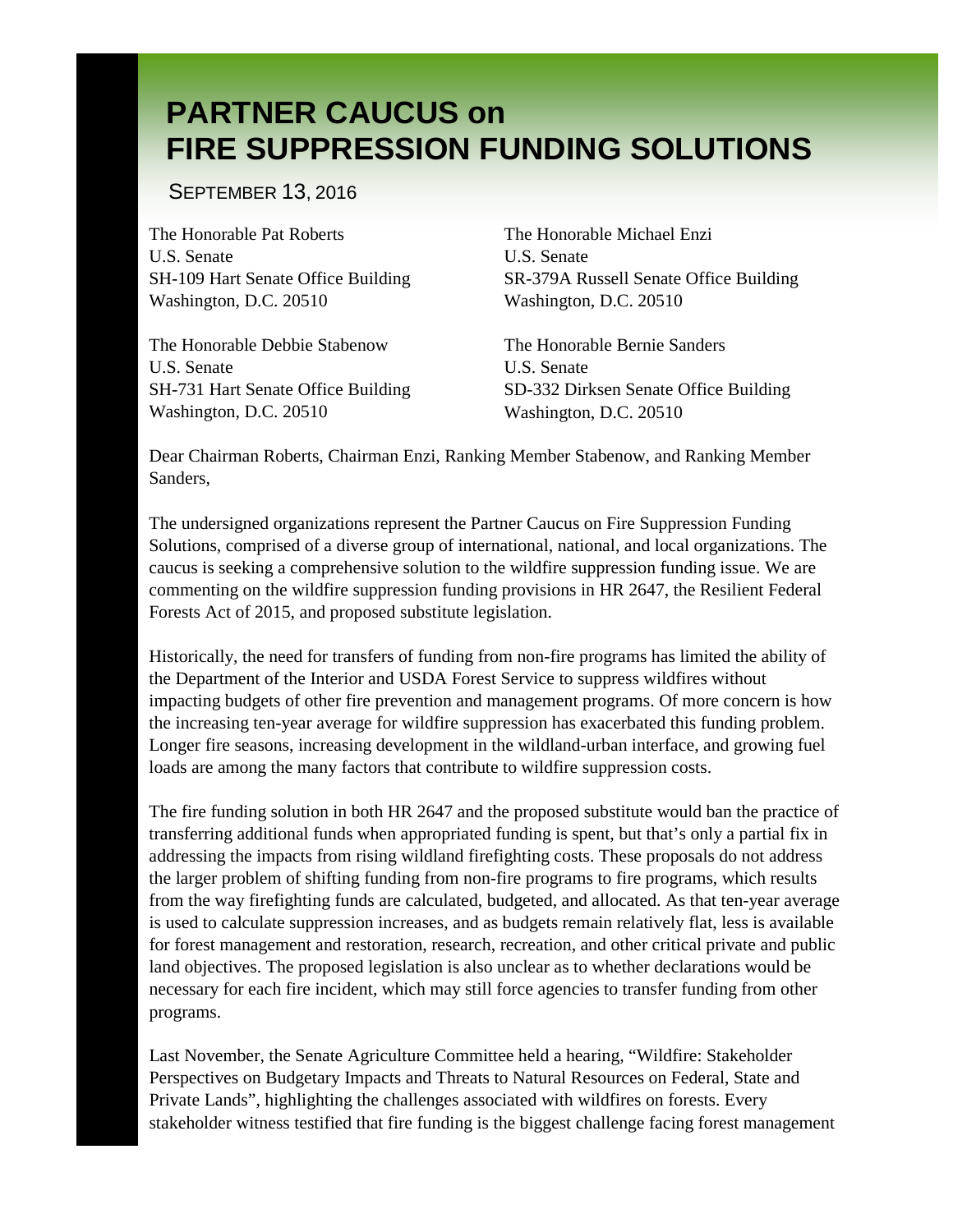SEPTEMBER 13, 2016

and each supported a comprehensive fire funding solution. A comprehensive fire funding fix would 1) address the continued erosion of agency budgets that results from the increasing tenyear average, and stabilize the level of funding for suppression within the agencies; 2) access disaster funding for extraordinarily costly fires, including those that may be calculated as part of the ten-year average; and 3) significantly reduce the need to transfer from non-suppression accounts and programs. To meet all these criteria, we recommend any fire funding proposal be amended to fund suppression at 70 percent of the ten-year average, similar to the Wildfire Disaster Funding Act, or alternatively, to freeze the ten-year average and access disaster funding for levels beyond that amount.

Thank you for your consideration and for continuing this important discussion of wildfire suppression funding issues. We look forward to continuing to work together.

Sincerely,

Partner Caucus on Fire Suppression Funding Solution

#### **List of Partner Caucus Signers:**

ALLEGHENY HARDWOOD UTILIZATION GROUP, INC. (AHUG) AMERICAN HIKING SOCIETY APPALACHIAN MOUNTAIN CLUB APPLEGATE PARTNERSHIP & WATERSHED COUNCIL ARID LAND INNOVATION, LLC BACKCOUNTRY HUNTERS & ANGLERS BLACK HILLS FOREST RESOURCE ASSOCIATION BLUE GOOSE ALLIANCE BLUE MOUNTAINS FOREST PARTNERS BOONE AND CROCKETT CLUB CHOOSE OUTDOORS CITY OF ASHLAND, OREGON COALITIONS AND COLLABORATIVES, INC. COLORADO TIMBER INDUSTRY ASSOCIATION CONSERVATION LEGACY CONSERVATION NORTHWEST DEFENDERS OF WILDLIFE FLATHEAD ECONOMIC POLICY CENTER FOREST BUSINESS NETWORK FOREST LANDOWNERS ASSOCIATION

*For information regarding this letter or members of the Partner Caucus on Fire Suppression Funding Solutions, please contact Cecilia Clavet, [cclavet@tnc.org,](mailto:cclavet@tnc.org) 703-841-7425.*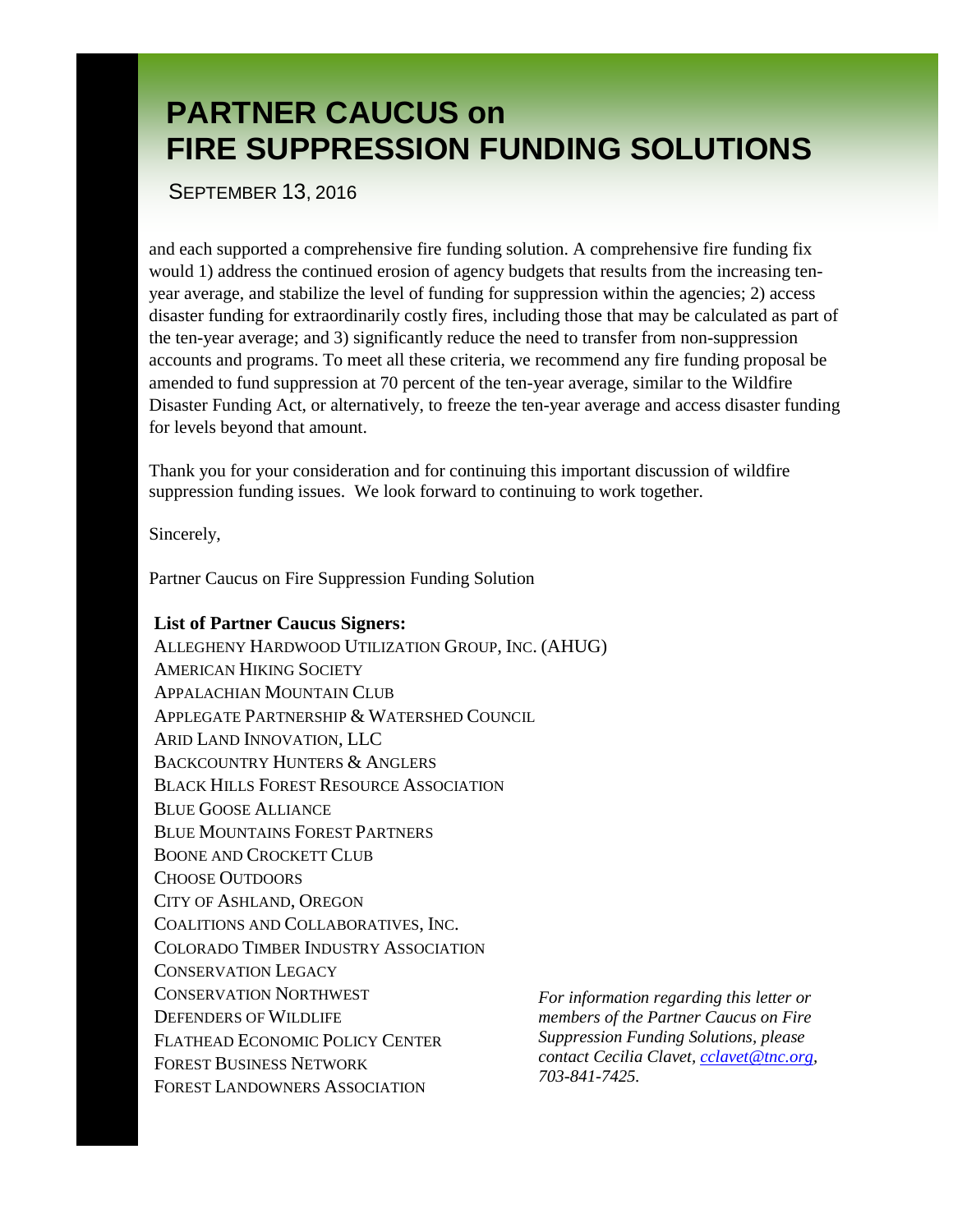SEPTEMBER 13, 2016

FOREST STEWARDS GUILD GREAT OLD BROADS FOR WILDERNESS IDAHO FOREST OWNERS ASSOCIATION ILLINOIS FIREFIGHTERS ASSOCIATION INDIANA FORESTRY & WOODLAND OWNERS ASSOCIATION INTERMOUNTAIN FOREST ASSOCIATION INTERNATIONAL ASSOCIATION OF WILDLAND FIRE LITTLE COLORADO RIVER PLATEAU RC&D LOUISIANA FORESTRY ASSOCIATION **MOUNTAINTRUE** NATIONAL ASSOCIATION OF CONSERVATION DISTRICTS NATIONAL ASSOCIATION OF FOREST SERVICE RETIREES NATIONAL ASSOCIATION OF RV PARKS & CAMPGROUNDS NATIONAL ASSOCIATION OF STATE FORESTERS NATIONAL ASSOCIATION OF UNIVERSITY FOREST RESOURCES PROGRAMS NATIONAL FEDERATION OF FEDERAL EMPLOYEES NATIONAL FOREST HOMEOWNERS NATIONAL PARKS CONSERVATION ASSOCIATION NATIONAL SKI AREAS ASSOCIATION NATIONAL VOLUNTEER FIRE COUNCIL NATIONAL WILDFIRE INSTITUTE NATIONAL WILDLIFE FEDERATION NATIONAL WOODLAND OWNERS NEW MEXICO FOREST AND WATERSHED RESTORATION INSTITUTE NEW MEXICO FOREST INDUSTRY ASSOCIATION OUTDOOR ALLIANCE OUTDOOR INDUSTRY ASSOCIATION PARTNERSHIP FOR THE NATIONAL TRAILS SYSTEM PUBLIC LANDS FOUNDATION QUAIL AND UPLAND WILDLIFE FEDERATION RUFFED GROUSE SOCIETY SALMON VALLEY STEWARDSHIP SIERRA CLUB SIERRA INSTITUTE FOR COMMUNITY AND ENVIRONMENT SIUSLAW INSTITUTE SOCIETY OF AMERICAN FORESTERS SOUTHERN ENVIRONMENTAL LAW CENTER